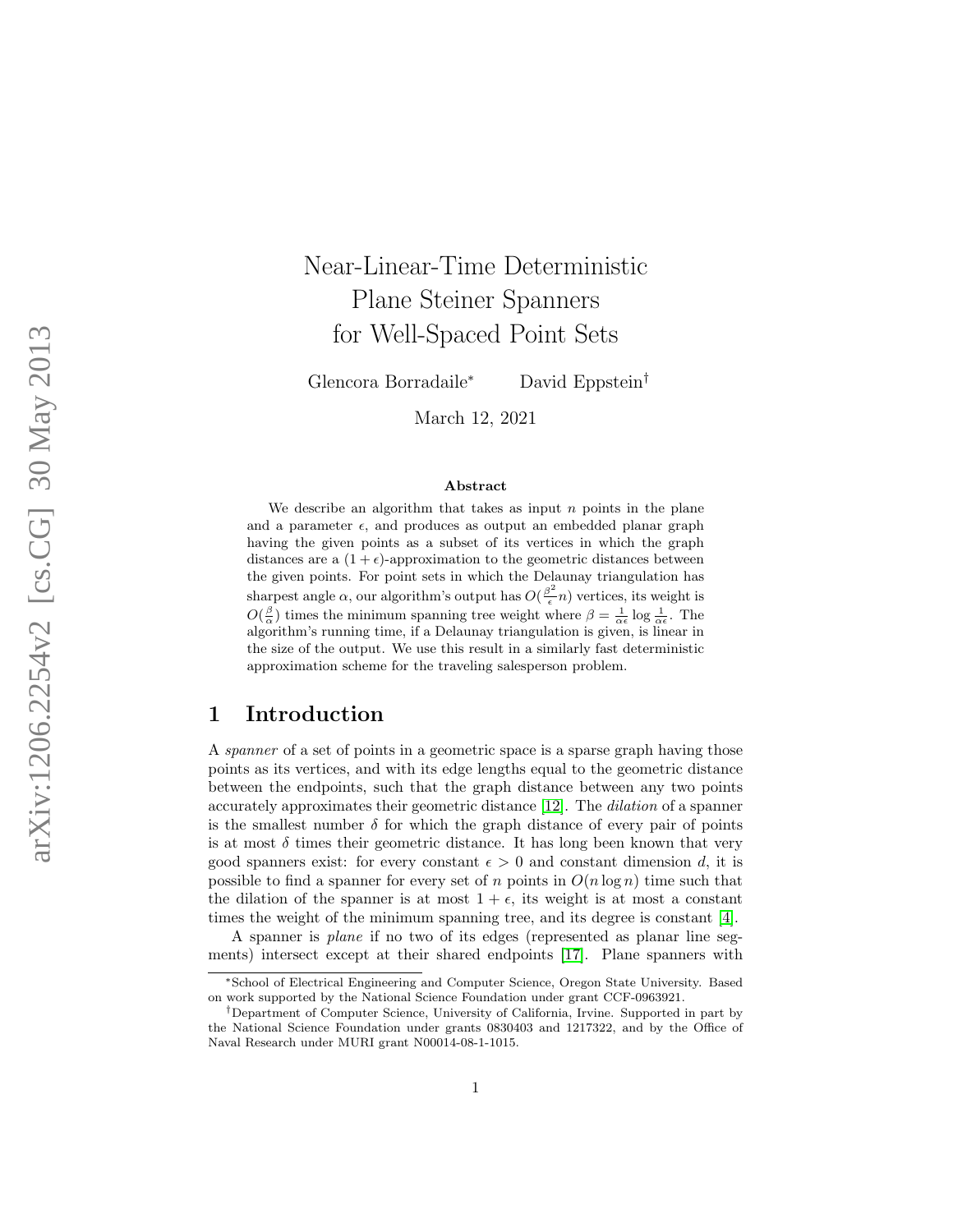bounded dilation are known; for instance, the Delaunay triangulation is such a spanner [\[9\]](#page-13-2). However, it is not possible for these spanners to have dilation arbitrarily close to one. For instance, for four points at the corners of a square, arbitrarily close to one. For instance, for four points at the corners of a square, any plane graph must avoid one of the diagonals and have dilation at least  $\sqrt{2}$ . However, the addition of Steiner points allows smaller dilation for pairs of original points. For instance, the plane graph formed by overlaying all possible line segments between pairs of input points has dilation exactly one, although its  $\Theta(n^4)$  combinatorial complexity is high. Less trivially, in the *pinwheel tiling*, a certain aperiodic tiling of the plane, any two vertices of the tiling at geometric distance D from each other have graph distance  $D + o(D)$  [\[18\]](#page-13-3). We define a plane Steiner δ-spanner for a set of points to be a graph that contains the points as a subset of its vertices, is embedded with straight line edges and no crossings in the plane, and achieves dilation  $\delta$  for pairs of points in the original point set. We do not require pairs of points that are not both original to be connected by short paths.

Arikati et al. [\[2\]](#page-12-1) show how to construct a plane Steiner spanner in  $O(n \log n)$ time, but do not bound the total weight of the graph. Of course, spanners may also be constructed by forming an arrangement of line segments [\[11\]](#page-13-4) representing the edges of a nonplanar spanner graph; this planarization does not change the spanner's weight, but may add a large number of edges and vertices. A paper of Klein [\[14\]](#page-13-5) on graph spanners provides an alternative basis for plane Steiner spanner construction. Generalizing a previous result of Althöfer et al. [\[1\]](#page-12-2), Klein shows that any *n*-vertex planar graph with a specified subset of vertices may be thinned to provide a planar Steiner  $(1 + \epsilon)$ -spanner for the graph distances on the specified subset, with weight  $O(1/\epsilon^4)$  times the weight of the minimum Steiner tree of the subset, in time  $O((n \log n)/\epsilon)$ . Klein combined this result with methods from another paper [\[15\]](#page-13-6) to provide a polynomial time approximation scheme for the traveling salesperson problem in weighted planar graphs. Using Klein's method to reduce the weight of the geometric spanner formed by the arrangement of all line segments connecting pairs of a given point set would lead to a low weight plane  $(1 + \epsilon)$  Steiner spanner for the point set, but again with a large number of vertices and edges. Ideally, we would prefer plane Steiner spanners that not only have low weight, but also have a linear number of edges and vertices.

Small and low-weight plane Steiner spanners in turn could be used with Klein's planar graph algorithms to derive a deterministic polynomial time approximation scheme for the Euclidean TSP. The previous randomly shifted quadtree approximation scheme of Arora [\[3\]](#page-12-3) and guillotine subdivision approx-imation scheme of Mitchell [\[16\]](#page-13-7) have runtimes that are polynomial for fixed  $\epsilon$ but with an exponent depending on  $\epsilon$ ; in contrast, Klein's method takes time linear in the spanner size for any fixed  $\epsilon$ . However, combining Klein's method with the nonlinear-size Steiner spanners described above would not improve on a different deterministic TSP approximation scheme announced by Rao and Smith [\[19\]](#page-13-8). Their method is based on *banyans*, a generalized type of spanner that must accurately approximate all Steiner trees, and it takes  $O(n \log n)$  time for any fixed  $\epsilon$  and any fixed dimension, although its details do not appear to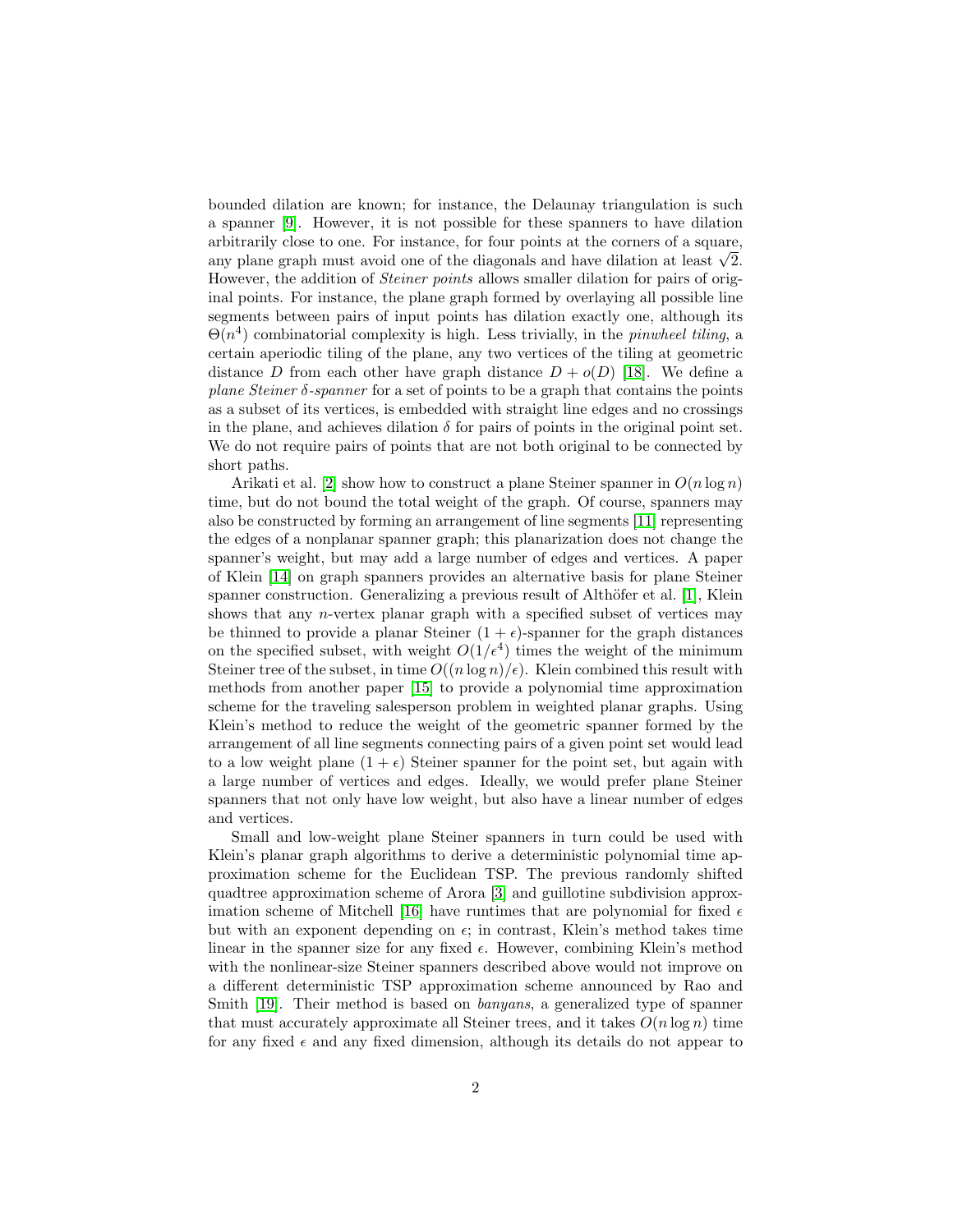have been published yet.

These past results raise several questions. Are banyans necessary for fast TSP approximation, or is it possible to make do with more vanilla forms of spanners? How quickly may low-weight plane Steiner spanners be constructed, and how quickly may the TSP be approximated? And how few vertices are necessary in a plane Steiner spanner?

In this work we provide some partial answers, for planar point sets that are well-spaced in the sense that their Delaunay triangulation avoids angles sharper than  $\alpha$  for some  $\alpha$ . We show that, when both  $\epsilon$  and  $\alpha$  are bounded by fixed constants, there exist plane Steiner  $(1 + \epsilon)$ -spanners with  $O(\frac{\beta^2}{\epsilon})$  $\frac{\partial^2}{\partial \epsilon} n$ ) vertices whose weight is  $O(\frac{\beta}{\alpha})$  times the minimum spanning tree weight where  $\beta = \frac{1}{\alpha \epsilon} \log \frac{1}{\alpha \epsilon}$ . Note that the weight depends linearly on  $\frac{1}{\epsilon}$ , improving the quartic dependence given by Klein's thinning procedure, which additionally has  $O(n^4)$ vertices. Our spanners may be constructed in linear time given the Delaunay triangulation. In order to use our spanner for approximating Euclidean TSP, we may assume that our points have integer coordinates and so we can use the fast Delaunay triangulation algorithm of Buchin and Mulzer [\[10\]](#page-13-9) with fast √ integer sorting algorithms [\[13\]](#page-13-10)) to find the triangulation in time  $O(n\sqrt{\log \log n})$ . Combining our spanners with the methods from Klein [\[15\]](#page-13-6) leads to near-lineartime TSP approximation for the same class of point sets.

# 2 Delaunay triangulations without sharp angles

The *Delaunay triangulation* DT of a set S of points (called *sites*) is a triangulation in which the circumcircle of each triangle does not contain any sites in its interior. For points in general position (no four cocircular) the Delaunay triangulation is uniquely defined and its sharpest angle  $\alpha$  is at least as large as the sharpest angle in any other triangulation. As we show in this section, Delaunay triangulations that do not have any triangles with sharp angles have two key properties:

- 1. Their total weight  $w(DT)$  is small relative to the weight  $w(MST)$  of the minimum spanning tree.
- 2. Every point in the plane is covered by only a few circumcircles.

We use the first property to bound the total weight of the final spanner as each edge we add will have length at most that of the Delaunay triangle in which it is embedded. In order to approximate a the length of a line, we will charge the error incurred to a chord given by the intersection of the line with the interior of a Delaunay circumcircle. Since a part of the line may be enclosed by multiple circumcircles, the error we charge will multiply by this factor. By bounding this factor, using the second property, we bound the total error.

#### <span id="page-2-0"></span>Lemma 1.

$$
w(DT) \le f_w(\alpha)w(MST)
$$
 where  $f_w(\alpha) = \frac{1 + \cos \alpha}{1 - \cos \alpha}$ .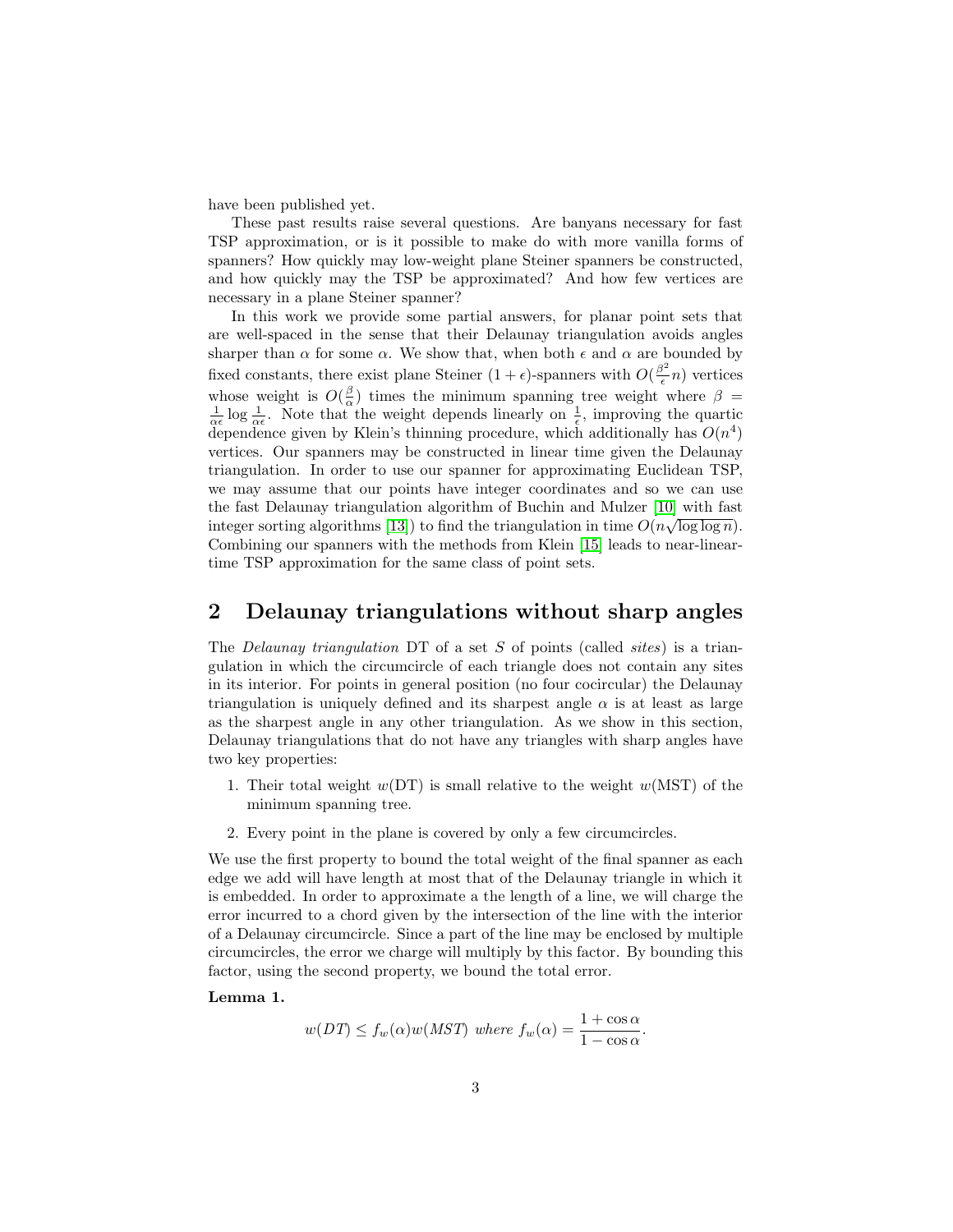

<span id="page-3-0"></span>Figure 1: An ordering for the edges in the proof of Lemma [1.](#page-2-0) The MST is given by the solid edges. The non-MST edges are dashed and, viewed in the dual of the plane graph defined by the DT, form a spanning tree of this dual graph.

*Proof.* The proof follows closely to that of Lemma 3.1 of Klein [\[14\]](#page-13-5). Let  $T$  be the MST. (Recall  $T \subseteq DT$ .) Consider the dual graph of the plane graph defined by DT and refer to Figure [1.](#page-3-0) The edges  $DT \setminus T$ , viewed in the dual, form a spanning tree  $T^*$  of the dual graph. Rooting  $T^*$  at the vertex corresponding to the outside of the DT, we consider any leaf-to-root order of  $DT \ T$  with respect to  $T^*$ . Let  $e_1, e_2, \ldots, e_k$  be that ordering.

Let  $H_0$  be the non-self-crossing Euler tour of T. The first non-MST edge,  $e_1$ , makes a triangle with edges  $a_1$  and  $b_1$  of  $H_0$ . Recursively define  $H_i$  as the tour resulting from removing  $a_i$  and  $b_i$  from  $H_{i-1}$  and adding  $e_i$ :

$$
w(H_i) = w(H_{i-1}) + w(e_i) - w(a_i) - w(b_i)
$$

Since the  $\alpha$  is the smallest angle of triangle  $e_i a_i b_i$  and  $e_i$  is longest when  $w(a_i) = w(b_i)$ , we get

$$
w(e_i) \le (w(a_i) + w(b_i)) \cos \alpha.
$$

Combining, we get:

$$
w(H_i) \le w(H_{i-1}) + (1 - 1/\cos \alpha) w(e_i).
$$

Summing:

$$
w(H_k) \le w(H_0) + (1 - 1/\cos \alpha) \sum_i w(e_i).
$$

Rearranging gives:

$$
\sum_{i} w(e_i) \le \frac{w(H_0) - w(H_k)}{\frac{1}{\cos \alpha} - 1} \le \frac{2 \cos \alpha}{1 - \cos \alpha} w(MST)
$$

where the last inequality follows from  $w(H_k) \ge 0$  and  $w(H_0) = 2 w(MST)$ .<br>Since  $w(DT) = w(MST) + \sum_i w(e_i)$ , we get the lemma. Since  $w(DT) = w(MST) + \sum_i w(e_i)$ , we get the lemma.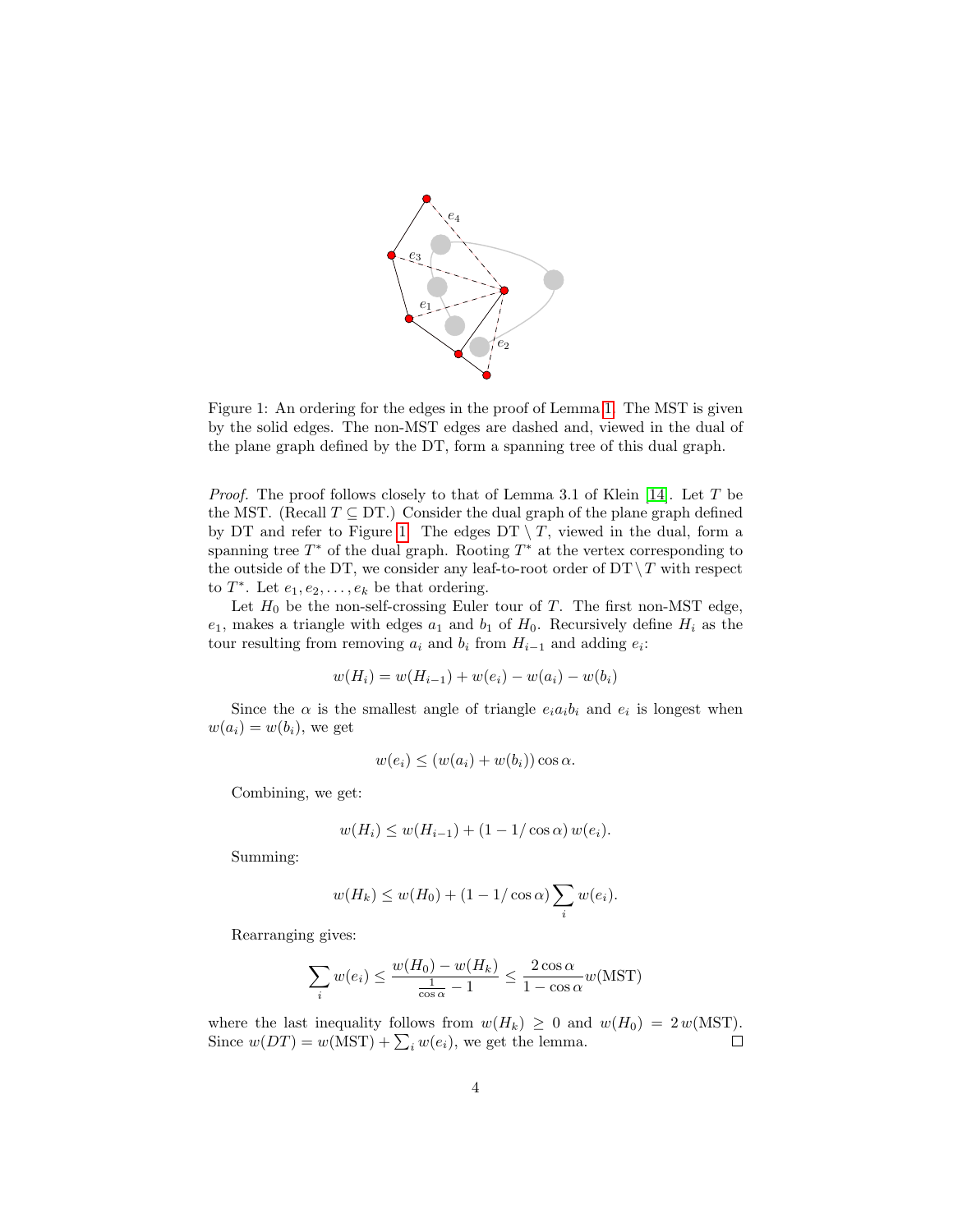<span id="page-4-0"></span>Lemma 2. The number of Delaunay circumdisks whose interiors contain a given point in the plane is at most

$$
f_e(\alpha) = 2\pi/\alpha. \tag{1}
$$

*Proof.* The lemma trivially holds for points that are sites. Let  $x$  be a non-site point in the plane. Then the Delaunay triangles whose circumcircles contain x are exactly the ones that get removed from the Delaunay triangulation if we add  $x$  to  $S$  and re-triangulate. Therefore, the number of Delaunay circumcircles that contain  $x$  is the same as the degree of  $x$  in the Delaunay triangulation,  $DT_x$  of  $S \cup \{x\}$ .

Let d be the degree of x in  $DT_x$ . Then, one of the triangles,  $xqr$ , in  $DT_x$ incident to x has an angle at x of at most  $2\pi/d$ . Edge qr must be a side of a triangle  $qrs$  in DT because, after the removal of x, line segment  $qr$  is still a chord of the empty circle that circumscribed  $xqr$ . However since the circumcircle of triangle  $qrs$  contains  $x$ , this circumcircle extends at least as far from the  $x$ -side of  $qr$  as the circumcircle of  $xqr$ . Therefore angle  $qsr$  is at least as sharp as angle qxr. So it must be that  $2\pi/d \ge \alpha$ , proving the lemma.  $\Box$ 



Figure 2: An illustration of the construction in the proof of Lemma [2.](#page-4-0)  $DT_x$  is given by the dark edges and DT is given by the convex hull of  $DT_x$  and the gray edges. The circumcircles of triangles qrx and qrs are illustrated.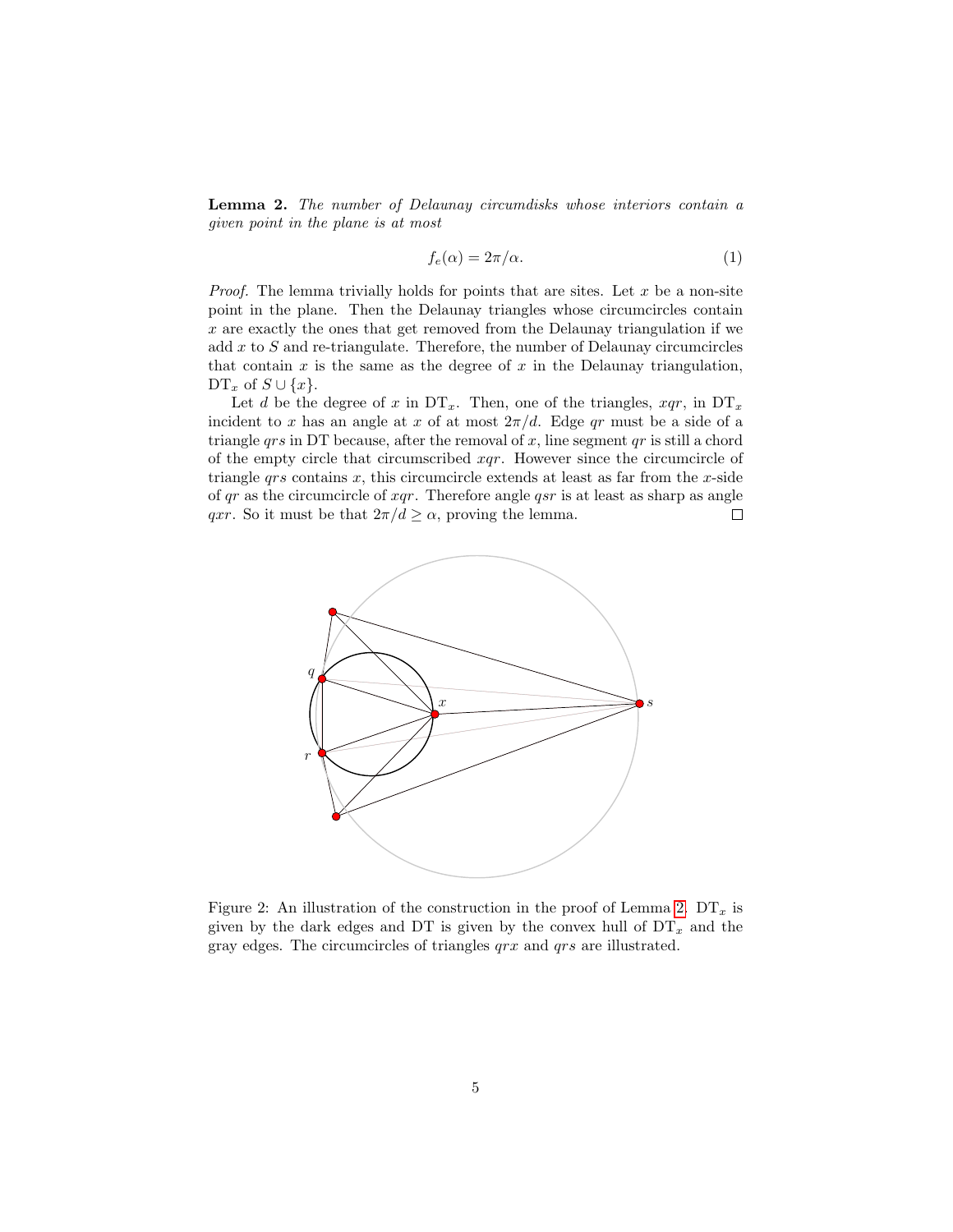

<span id="page-5-1"></span>Figure 3: Illustration of the statement and proof of Lemma [3](#page-5-0)

## 3 Portals for chords

As we now show, it is possible to space a set of portals along an edge of a Delaunay triangulation in such a way that any chord of a Delaunay circumcircle must pass close to one of the portals, relative to the chord length.

<span id="page-5-0"></span>**Lemma 3.** Let AD be a chord of a circle O, let B and C be points interior to segment AD, and let EF be another chord of O, crossing AD between B and C. Then the distance from chord EF to the nearer of the two points B and C is at most

$$
\frac{|EF| \cdot |BC|}{2 \min(|AB|, |CD|)}.
$$

Proof. The points of the lemma are illustrated in Figure [3.](#page-5-1) We assume without loss of generality that  $F$  is on the side of  $AD$  that contains the center of  $O$ , as drawn in the figure; let Y be the point of O farthest from  $X$ , lying on the line through X and the center of O. Note that the distance from line  $EF$  to the closer of B and C is at most  $\min(|BX|, |CX|) \leq |BC|/2$ , so it remains to prove that  $|EF| \ge \min(|AB|, |CD|)$ . But if F lies on the arc between A and Y, then  $|EF| > |FX| > |AB|$ , and if F lies on the arc between Y and D then  $|EF| > |FX| > |CD|$ . In either case the result follows.  $\Box$ 

<span id="page-5-2"></span>**Lemma 4.** Let s be a line segment in the plane, and let  $\epsilon > 0$ . Then there exists a set  $P_{s,\epsilon}$  of  $O(\frac{1}{\epsilon} \log \frac{1}{\epsilon})$  points on s with the property that, for every circle  $O$  for which s is a chord, and for every chord  $t$  of  $O$  that crosses  $s, t$  passes within distance  $\epsilon |t|$  of a point in  $P_{s,\epsilon}$ .

*Proof.* Our set  $P_{s,\epsilon}$  includes both endpoints of s and its midpoint. Refer to Figure [4.](#page-6-0) In the subset of s from one endpoint  $p_0$  to the midpoint m, we add a sequence of points  $p_i$ , where  $p_1$  is at distance  $O(\epsilon^2 s)$  from  $p_0$  with a constant of proportionality to be determined later and where for each  $i > 1$ ,  $p_i$  is at distance  $2\epsilon d(p_0, p_{i-1})$  from  $p_{i-1}$ . Because the distance from  $p_0$  increases by a  $(1 + \epsilon)$ factor at each step, the set formed in this way contains  $O(\frac{1}{\epsilon} \log \frac{1}{\epsilon})$  points.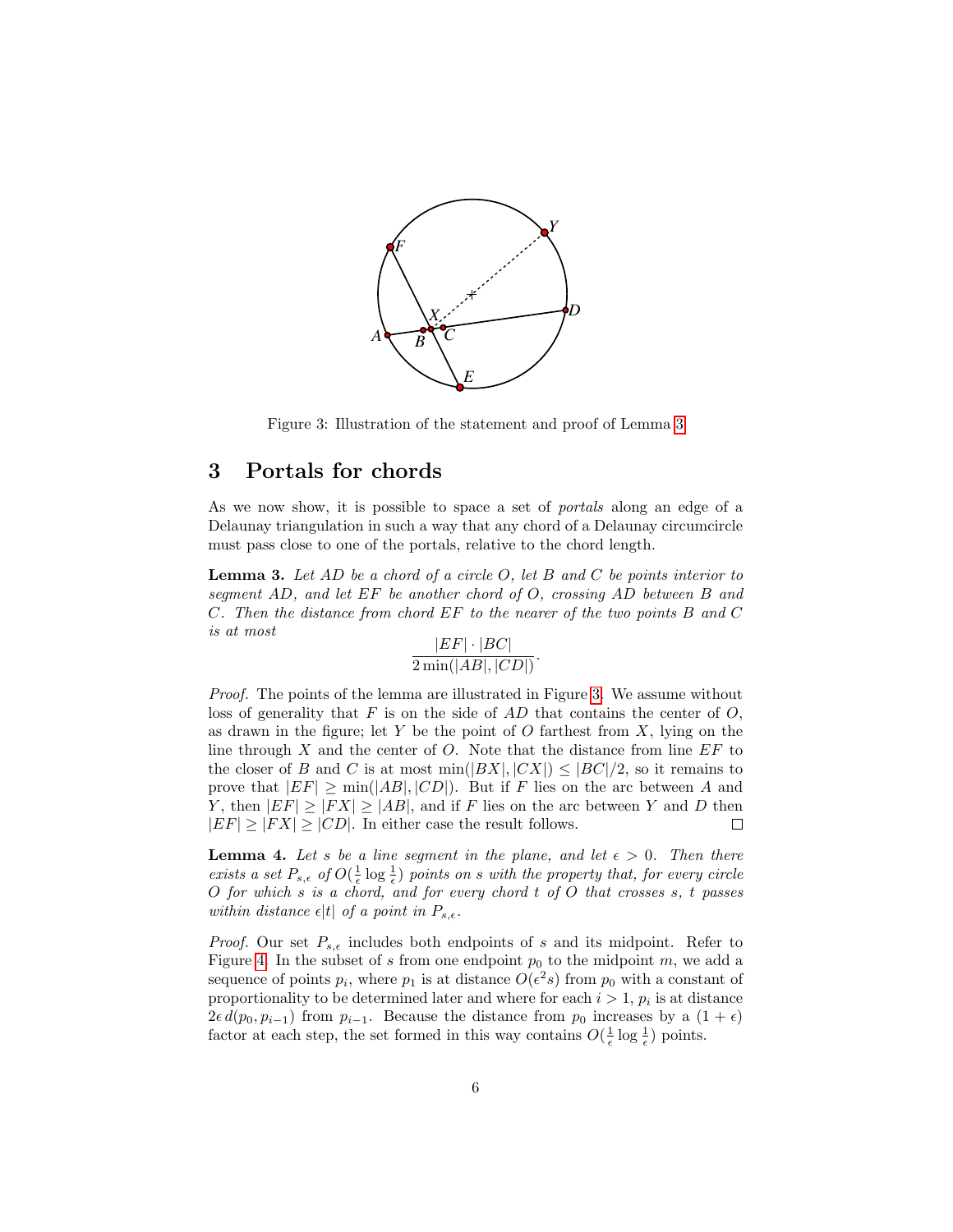If chord t crosses s between some two points  $p_i$  and  $p_{i+1}$  for  $i \geq 1$ , or between the last of these points and the midpoint of s, then by Lemma [3](#page-5-0) the distance from  $t$  to the nearer of these two points is at most:

$$
\frac{|t| \cdot |p_i p_{i+1}|}{2|p_0 p_i|} = \frac{2\epsilon |t| \cdot |p_0 p_i|}{2|p_0 p_i|} = \epsilon |t|.
$$

Otherwise, t crosses s between  $p_0$  and  $p_1$ . Let r be the radius of O, necessarily at least  $|s|/2$ , and suppose that t passes within distance  $\delta r$  of  $p_0$ . Because of the choice of  $p_1$ ,  $\delta = O(\epsilon^2)$ . Applying the Pythagorean Theorem to the shaded √ √  $2\delta - \delta^2 = \Omega(r)$ triangle in Figure [4](#page-6-0) we get  $|t| \geq r$  $\sqrt{\delta}$ ). Combining this with the definition of  $\delta$  shows that t is within distance  $O(\sqrt{\delta}|t|) = O(\epsilon|t|)$  of  $p_0$ . By choosing the constant of proportionality for the placement of  $p_1$  appropriately we can ensure that this distance is at most  $\epsilon |t|$ .  $\Box$ 



<span id="page-6-0"></span>Figure 4: The set of points  $P_{s,\epsilon}$  along a chord s (horizontal line) of a circle O. An illustration of the final case of the proof of Lemma [4.](#page-5-2)

We call the points in  $P_{s,\epsilon}$  portals.

## 4 Spanning the portals within each triangle

Within each triangle of the Delaunay triangulation, we will use a plane Steiner spanner that connects the portals that lie on the triangle edges. For this special case, we use a construction that generalizes to an arbitrary set  $P$  of points on the boundary of an arbitrary planar convex set  $K$ . Consider a line  $L$  and that makes an angle  $\theta$  with the vertical. For  $\delta \in [0, \pi/2)$ , we say that a path is  $(\theta \pm \delta)$ -angle-bounded if it is piecewise linear and the smallest angle between each linear segment and L is at most  $\delta$ . We say that a point p on the boundary of K is  $(\theta \pm \delta)$ -extreme if all rays starting at p and making an angle at most  $\delta$ with  $L$  are external to  $K$ .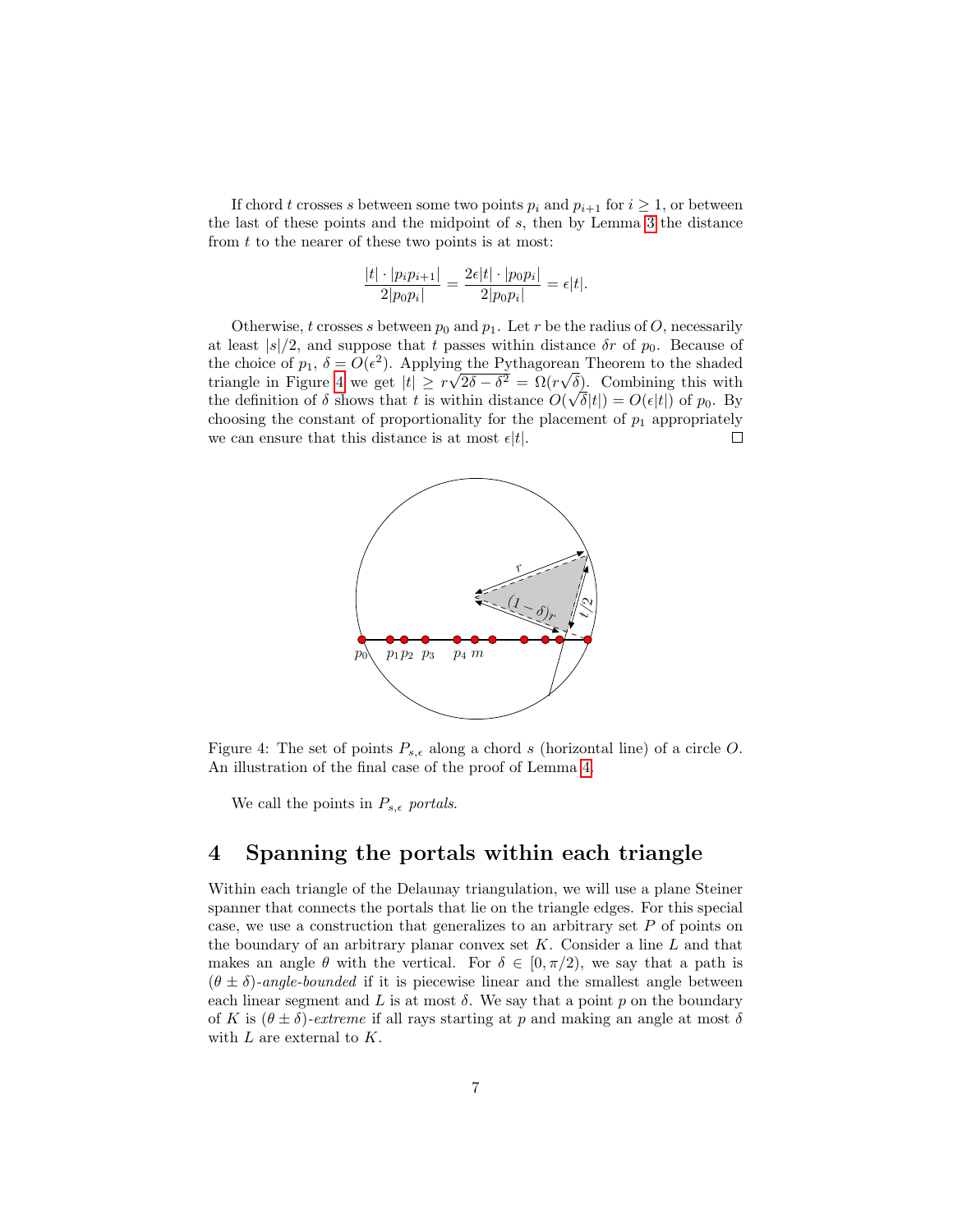

<span id="page-7-1"></span>Figure 5: An illustration of the construction for Lemma [6](#page-7-0) with  $\theta = 0$ .

<span id="page-7-2"></span>**Lemma 5.** Every  $(\theta \pm \delta)$ -angle-bounded path has length  $1 + O(\delta^2)$  times the distance between its endpoints.

Proof. The most extreme case is a path that follows two sides of an isosceles triangle having the endpoints of the path as base, for which the length is the length of the base multiplied by  $1/\cos \delta = 1 + O(\delta^2)$ .  $\Box$ 

<span id="page-7-0"></span>**Lemma 6.** Let  $P$  be a set of  $n$  points on the boundary of a convex set  $K$  with perimeter  $\ell$ , let  $\theta$  be an angle and let  $\delta \in [0, \pi/2)$ . Then in time  $O(n \log n)$ we can construct a set S of  $O(n)$  line segments within K, with total length  $O((\ell \log n)/\delta)$ , with the property that for every point p in P there exists a  $(\theta \pm \delta)$ angle-bounded path in S from p to a  $(\theta \pm \delta)$ -extreme point of K.

*Proof.* We consider the points of  $P$  in an order we will later define; for each such point p that is not itself  $(\theta \pm \delta)$ -extreme, we extend two line segments with angles  $\theta - \delta$  and  $\theta + \delta$  until reaching either an extreme point of K or one of the previously constructed line segments. Thus, a  $(\theta \pm \delta)$ -angle-bounded path from p may be found by following either of these two line segments, and continuing to follow each line segment hit in turn by the previous line segment on the path, until reaching an extreme point.

The non-extreme points of  $P$ , because  $K$  is convex, form a contiguous sequence along the boundary of  $K$ . We extend segments from the two endpoints of this sequence, then from its median, and then finally we continue recursively in the two subsequences to the left and right of the median, as shown in Figure [5.](#page-7-1)

The segments from the first two points of P contribute a total length at most  $\ell$  to S. Consider the ray s extended at an angle of, w.l.o.g.,  $\theta + \delta$  from p. Let t be the ray extended at an angle of  $\theta - \delta$  from the most recently considered point  $p'$  counter-clockwise along the boundary of  $K$  from  $p$ . Consider the right triangle one of whose corners  $c$  is the intersection of  $t$  and  $s$ , another of whose corners is p and makes an angle  $\delta$  at c. (This triangle is shaded in Figure [6.](#page-8-0)) Let r be the right angle in this triangle. Then  $|pc| = |pr| / \sin \delta = O(|pr| / \delta)$ . Since a subsection of pc is added to S and the (shorter) boundary of K from p to  $p'$  is at least as long as  $pr$ , the length of each added segment for point  $p$  is at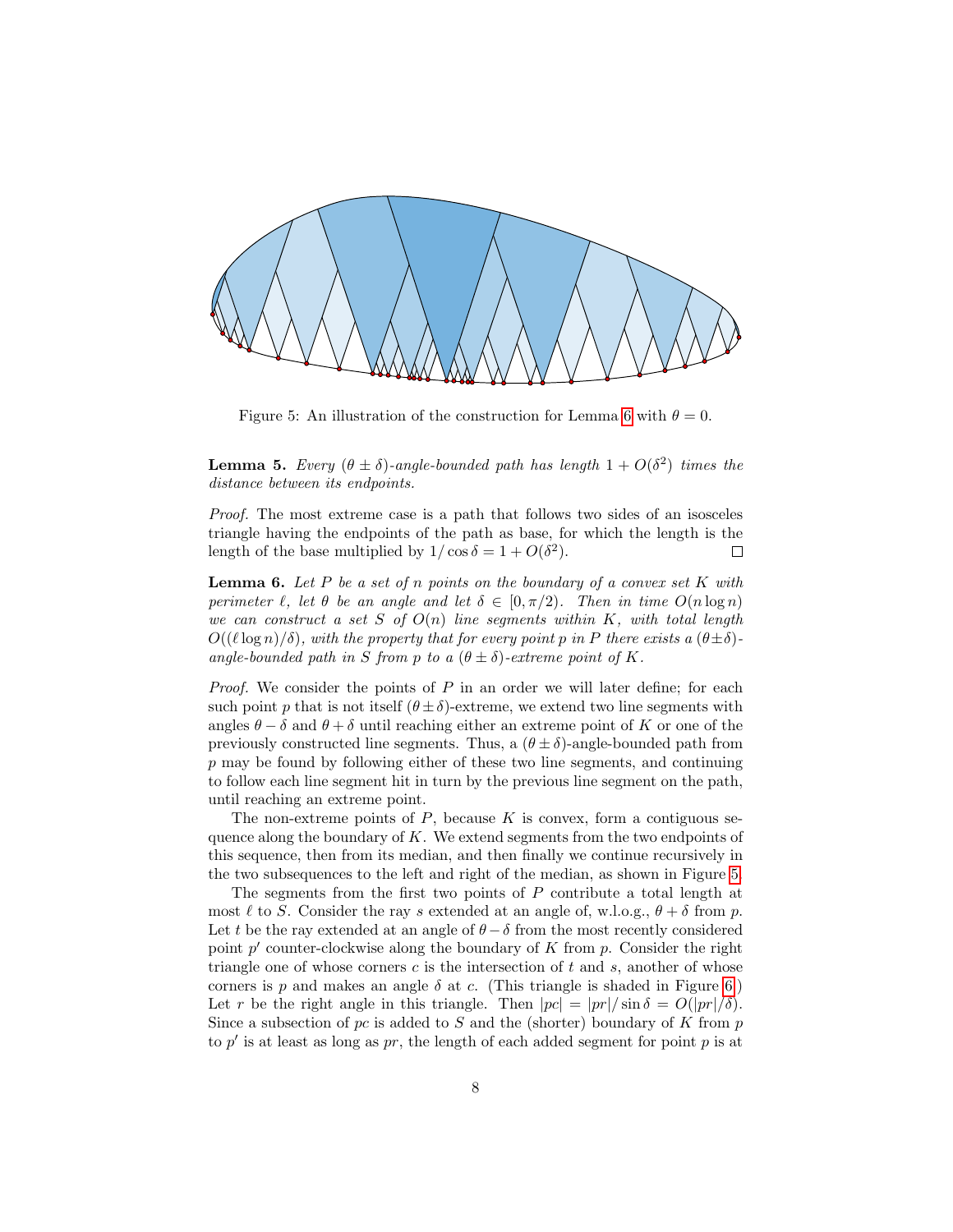most proportional to  $1/\delta$  times the length of the part of the boundary of K that extends from  $p$  to the most recently previously considered point in the same direction. Because of the ordering of the points, each point along the boundary is charged in this way for  $O(\log n)$  segments, so adding this quantity over all points, the total length of the segments is  $O((\ell \log n)/\delta)$  as claimed. We may construct S in  $O(n \log n)$  time by using binary search to determine the endpoint on K of each segment.  $\Box$ 



<span id="page-8-0"></span>Figure 6: An illustration for proof of Lemma [6.](#page-7-0)

<span id="page-8-1"></span>**Lemma 7.** Let P be a set of n points on the boundary of a convex set  $K$  with perimeter  $\ell$ , and let  $\epsilon > 0$  be a positive number. Then in time  $O(n^2/\epsilon)$  we can construct a plane Steiner  $(1 + \epsilon)$ -spanner for P, with all spanner edges in K, with  $O(n^2/\epsilon)$  edges and vertices, and with total length  $O((\ell \log n)/\epsilon)$ .

*Proof.* We choose  $\delta = O(\sqrt{\epsilon})$  (with a constant of proportionality determined later). Consider the  $O(1/\delta)$  angles,  $\theta_0, \theta_1, \ldots$ , in  $[0, 2\pi)$  that are multiples of  $2\delta$ . We apply Lemma [6](#page-7-0) for each angle  $\theta_i$  with  $\delta$  as defined. We overlay the resulting system of  $O(n/\delta)$  line segments; when two line segments from different arcs both have the same angle and starting point, we choose the longer of the two to use in the overlay. The resulting arrangement of line segments has  $O(n^2/\epsilon)$ edges and vertices and total length  $O((\ell \log n)/\epsilon)$  as required, and can be constructed in time  $O(n^2/\epsilon)$  using standard line segment arrangement construction algorithms [\[11\]](#page-13-4).

To see that this is a spanner, we must show that every pair  $(p, q)$  of points in P may be connected by a short path. Let  $\theta$  be the angle formed by the segment from p to q, choose i such that  $\theta + \delta \leq \theta_i \leq \theta + 3\delta$ , and use Lemma [6](#page-7-0) to find a  $(\theta_i \pm \delta)$ -angle-bounded path  $pp'$  in the spanner from p to a  $(\theta_i \pm \delta)$ -extreme point  $p'$ . Because of the angle bound,  $p'$  must be clockwise of  $q$ . Similarly, we may choose  $\theta_j$  within  $O(\delta)$  of  $\pi + \theta$ , and find a  $(\theta_j \pm \delta)$ -angle-bounded path qq' to a  $(\theta_j \pm \delta)$ -extreme point q' that is counterclockwise of p. These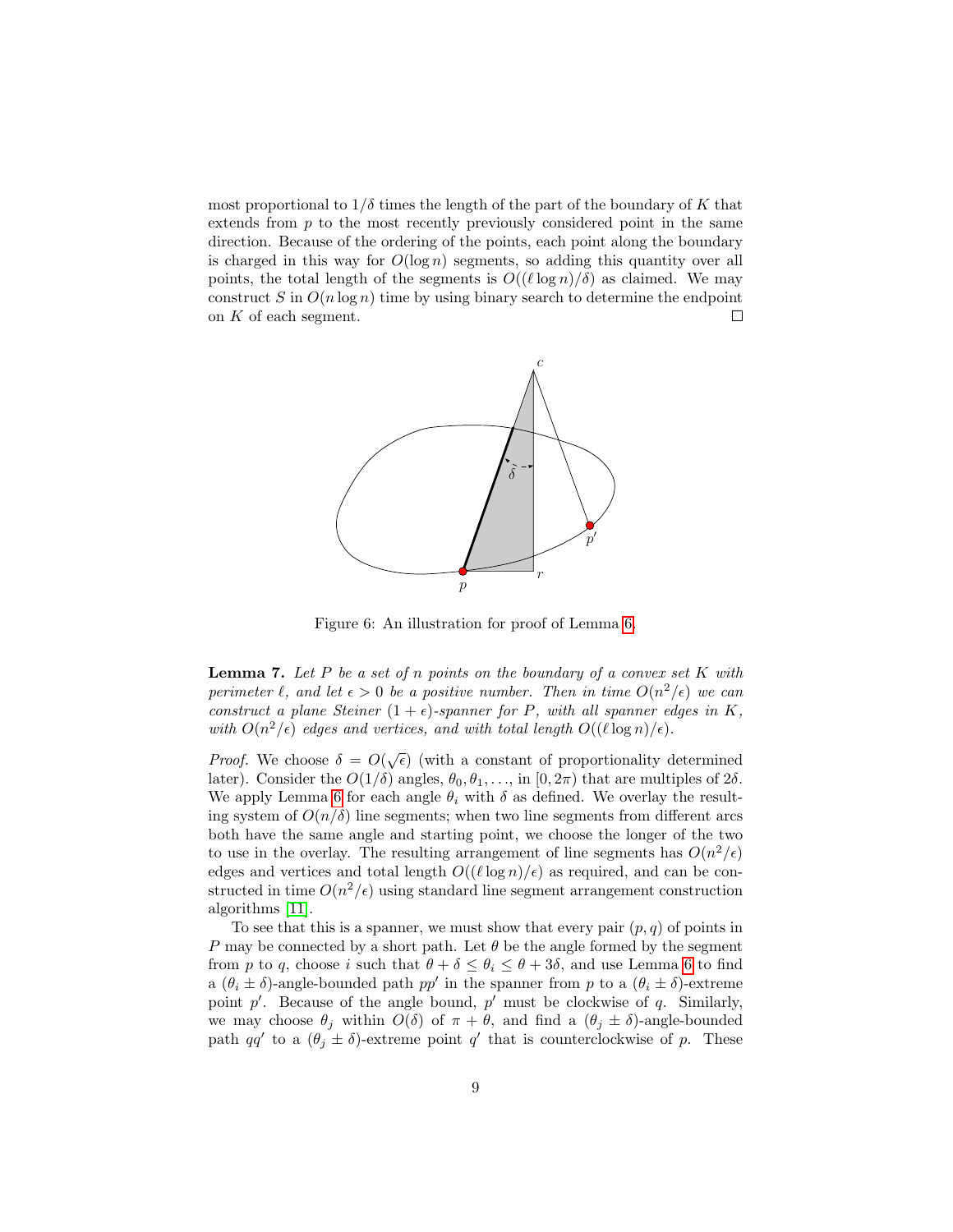

<span id="page-9-0"></span>Figure 7: Illustration of the proof of Lemma [7](#page-8-1)

two paths (depicted in Figure [7\)](#page-9-0) must cross at at least one point  $x$ , and the combination of the path from  $p$  to  $x$  and from  $x$  to  $q$  lies within the spanner and is  $(\theta \pm O(\delta))$ -angle-bounded. By Lemma [5,](#page-7-2) this path has length at most  $1+O(\delta^2)$  times the distance between its endpoints, and by choosing the constant of proportionality in the definition of  $\delta$  appropriately we can cause this factor to be at most  $1 + \epsilon$ .  $\Box$ 

#### 5 Spanner construction

We now have all the pieces for our overall spanner construction.

**Theorem 1.** Let P be a planar point set whose Delaunay triangulation is given and has sharpest angle  $\alpha$ , and let  $\epsilon > 0$  be given. Then in time  $O(n \log^2(1/(\alpha \epsilon))/(\alpha^2 \epsilon^3))$ we can construct a plane Steiner  $(1+\epsilon)$ -spanner for P with  $O(n \log^2(1/(\alpha \epsilon))/(\alpha^2 \epsilon^3))$ vertices and edges, and with total length  $O(w(MST) \log(1/(\alpha \epsilon))/(\alpha^2 \epsilon)).$ 

Proof. We apply Lemma [4](#page-5-2) to place portals along the edges of the triangulation, such that each chord s of a Delaunay circle passes within distance  $O(\alpha \epsilon |s|)$  of a portal on each Delaunay edge that it crosses. We then apply Lemma [7](#page-8-1) within each Delaunay triangle to construct a  $1 + O(\epsilon)$ -spanner for the portals on the boundary of that triangle.

The construction time is bounded by the time to construct the spanners within each triangle. Since there are  $O(\log(1/(\alpha \epsilon))/(\alpha \epsilon))$  portals on each triangle, the time to construct the spanner for a single triangle is  $O(\log^2(1/(\alpha \epsilon))/(\alpha^2 \epsilon^3))$ and the total time over the whole graph is  $O(n \log^2(1/(\alpha \epsilon))/(\alpha^2 \epsilon^3))$ . This bound also applies to the number of vertices and edges in the constructed spanner. By Lemma [1,](#page-2-0) the total perimeter of the Delaunay triangles is  $O(w(MST)/\alpha^2)$ , and combining this bound with the length bound of Lemma [7](#page-8-1) gives total length  $O(w(MST) \log(1/(\alpha \epsilon))/(\alpha^2 \epsilon))$  for the spanner edges.

To show that this is a spanner, we must find a short path between any two of the input points  $p$  and  $q$ . By Lemma [3,](#page-5-0) the line segment  $pq$  passes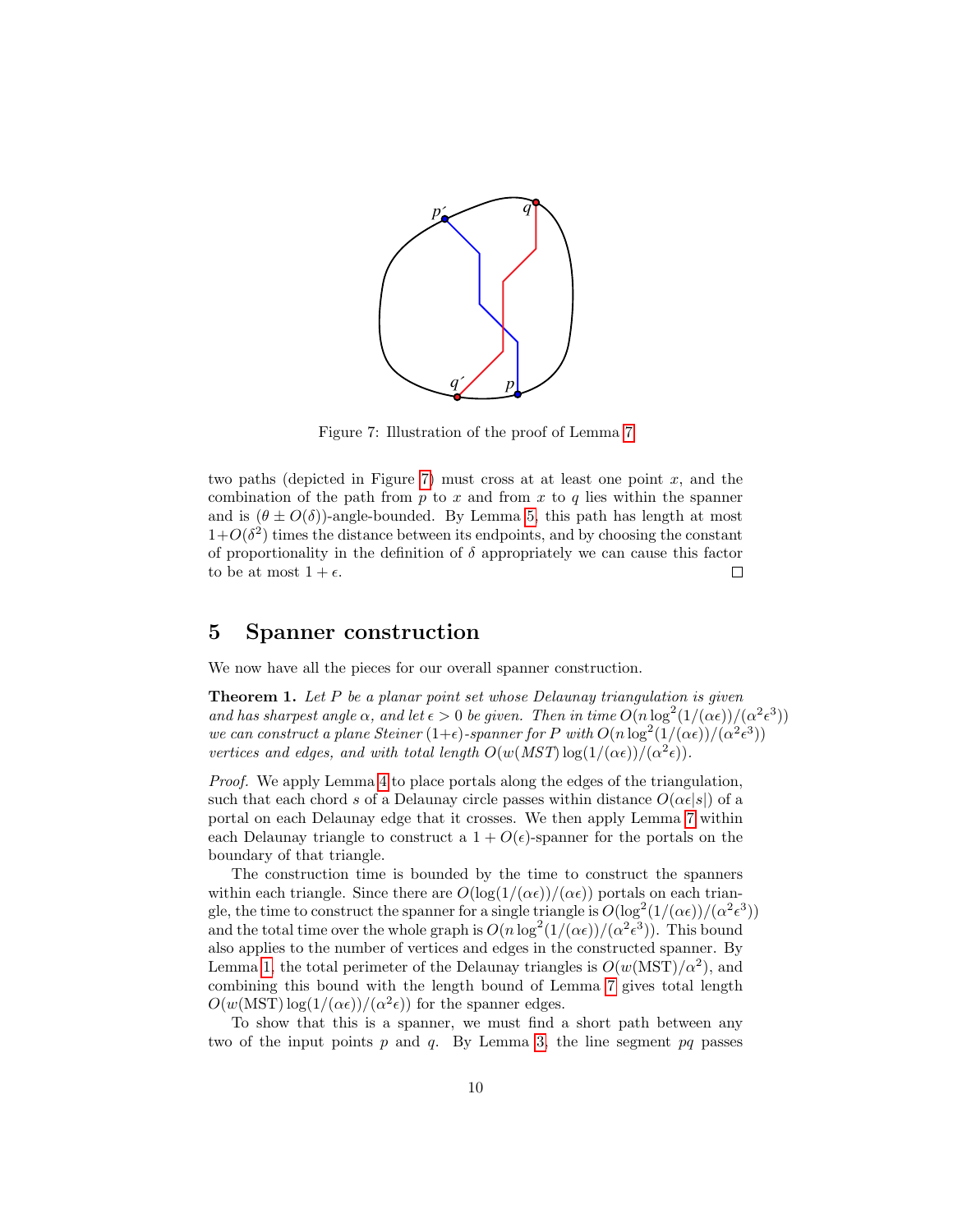within distance  $O(\alpha \epsilon |s|)$  of a portal on every Delaunay edge that it crosses, where  $s$  is the chord of one of the Delaunay circles for the crossed edge. By Lemma [2,](#page-4-0) the total length of all of these chords is  $O(|pq|/\alpha)$ , so we may replace  $pq$  by a polygonal path that contains a portal on each crossed Delaunay edge, expanding the total length by a factor of at most  $1 + O((\alpha \epsilon)/\alpha) = 1 + O(\epsilon)$ . Then, by Lemma [7](#page-8-1) we may replace each portal-to-portal segment in this path by a path within the spanner for the portals in a single Delaunay triangle, again expanding the total length by a factor of at most  $1+O(\epsilon)$ . By choosing constants of proportionality appropriately, we may make the total length expansion be at most  $1 + \epsilon$ .  $\Box$ 

# 6 Approximating the TSP

An algorithm of Klein [\[15\]](#page-13-6) provides a linear time approximation scheme for the traveling salesperson problem in a planar graph. Its first step is to find a lowweight spanner of the graph. A subsequent paper, also by Klein [\[14\]](#page-13-5) describes an algorithm that, given a planar graph  $G$  and a subset  $S$  of the nodes, finds a subgraph of G whose weight is  $O(\epsilon^{-4})$  times that of the minimum-weight tree spanning S and that is a  $(1 + \epsilon)$ -spanner for the shortest-path metric on S [\[14\]](#page-13-5). This subset spanner construction can be substituted for the first step of Klein's approximation scheme, resulting in an algorithm for approximating the TSP on the subset S. However, in this more general result, the spanner construction takes time  $O(n \log n)$ , so the total time for the approximation scheme is  $O(n \log n)$  for any fixed  $\epsilon > 0$ .

The first step for approximating Euclidean TSP is to round the coordinates of the sites to their nearest integer coordinates on a sufficiently fine grid. Doing so allows us to take advantage of  $O(n\sqrt{\log \log n})$  Delaunay triangulation [\[10\]](#page-13-9) made possible by fast integer sorting [\[13\]](#page-13-10). We may then substitute our own faster low-weight spanner construction for the first step of the approximation scheme. The remaining steps of the approximation use only the facts that the points we are seeking to connect into a tour are vertices in a planar graph, and that the whole graph has total weight proportional to the minimum spanning tree of the given points. Thus, we obtain the following result:

**Corollary 1.** For any fixed  $\alpha$  and  $\epsilon$ , we may find a  $(1 + \epsilon)$ -approximation to the optimal traveling salesman tour of sets of n points in the plane with sharpest Delaunay triangulation angle at most  $\alpha$  in time  $O(n)$  plus the time needed to construct the Delaunay triangulation.

It would also be possible to design a TSP approximation scheme more directly using a framework used by Borradaile, Klein and Mathieu [\[8\]](#page-13-11) to solve the Steiner tree problem; details on how this framework applies to TSP were given by Borradaile, Demaine and Tazari [\[7\]](#page-12-4) in generalizing the planar framework to bounded-genus graphs. Their algorithm, as interpreted for point sets in the Euclidean plane, would partition the triangles of the Delaunay triangulation into layers according to their depth from the infinite face in the dual graph so that the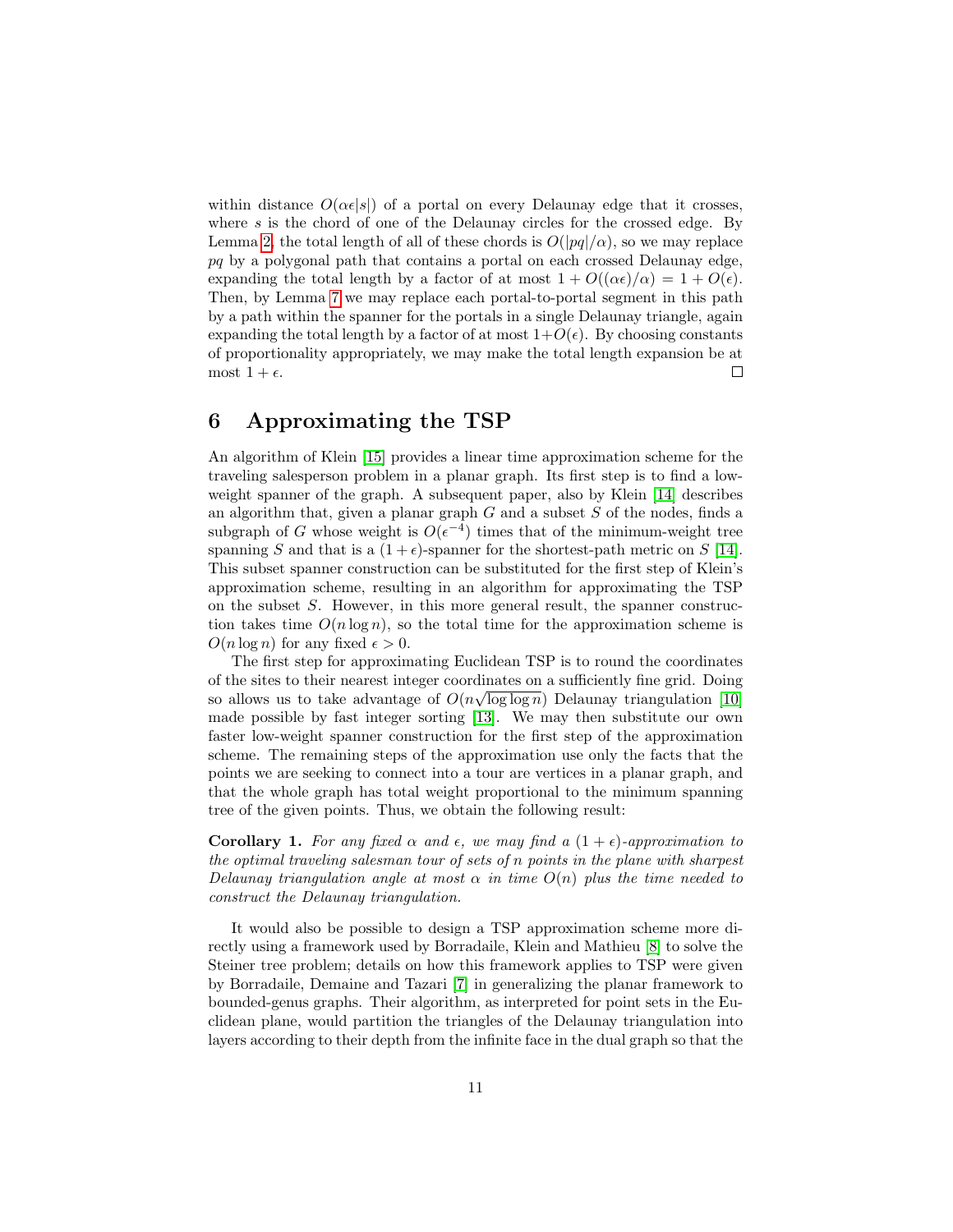sum of the lengths of line segments common to different layers is an  $\epsilon$  fraction of the optimal solution. This can be achieved with depth  $f_w(\alpha)/\epsilon = O\left(\frac{1}{\alpha^2 \epsilon}\right)$ ; each layer has tree-width polynomial in this depth. The problem is then solved using dynamic programming, where the dynamic programs are additionally indexed by the portals. The base cases are made to correspond to the triangles in which the intersection with any tour can be enumerated. The size of the dynamic program is therefore bounded singly-exponentially in  $1/\epsilon$  and  $1/\alpha$ . This task is slightly easier in the geometric setting than in the planar graph setting as computing shortest paths is trivial.

## 7 Looking ahead

The most obvious question posed by this work is: how do we remove the dependence on  $\alpha$ ? The dependence on  $\alpha$  appears in two places: in the number of circumcircles that enclose a point and in the weight of the Delaunay triangulation. The former affects the error incurred by using portals and the latter affects the weight of the final spanner. We believe that it should be possible to remove these dependencies on  $\alpha$  by treating groups of skinny triangles as a single region. In fact, using this idea, we are able to remove each dependency separately, but not together. By removing a long edge connecting two skinny triangles, we reduce the number of portals we must reroute through, but the number of skinny triangles that define a given region could be many, and adding the edges to build the spanner within this region will depend on this number. On the other hand, we could only consider regions defined by a small number of triangles, but this may not be enough to reduce the number of circumcircles a chord is within.

An alternative approach to removing this dependence would be to augment the input to remove all sharp angles from its Delaunay triangulation, but this may sometimes need a number of added points that cannot be bounded by a function of  $n \geq 5$ . A construction based on quadtrees shows that every point set may be augmented with  $O(n)$  points so that the Delaunay triangulation has no obtuse angles [\[5\]](#page-12-5); the resulting triangulation may also be modified to have the bounded circumcircle enclosure property, despite having some sharp angles, and may be constructed as efficiently as sorting [\[6\]](#page-12-6). Applying our spanner construction method to the augmented input would allow us to completely eliminate the dependence on  $\alpha$  in the time and output complexity of our spanners, but at the expense of losing control over their total weight. Once a spanner is constructed in this way, Klein's subset spanner [\[14\]](#page-13-5) can be used to reduce its weight, allowing it to be used in an algorithm to approximate the TSP for arbitrary planar point sets in time  $O(n \log n)$  for any fixed  $\epsilon > 0$ , but this does not improve on the time bound of Rao and Smith [\[19\]](#page-13-8).

Unlike in the methods of Arora [\[3\]](#page-12-3), Mitchell [\[16\]](#page-13-7), Rao and Smith [\[19\]](#page-13-8) and Borradaile, Klein and Mathieu [\[8\]](#page-13-11), the approximation error in our method is charged locally as opposed to globally. In the quad-tree based approximation schemes, the error incurred is charged to the dissection lines that form the quad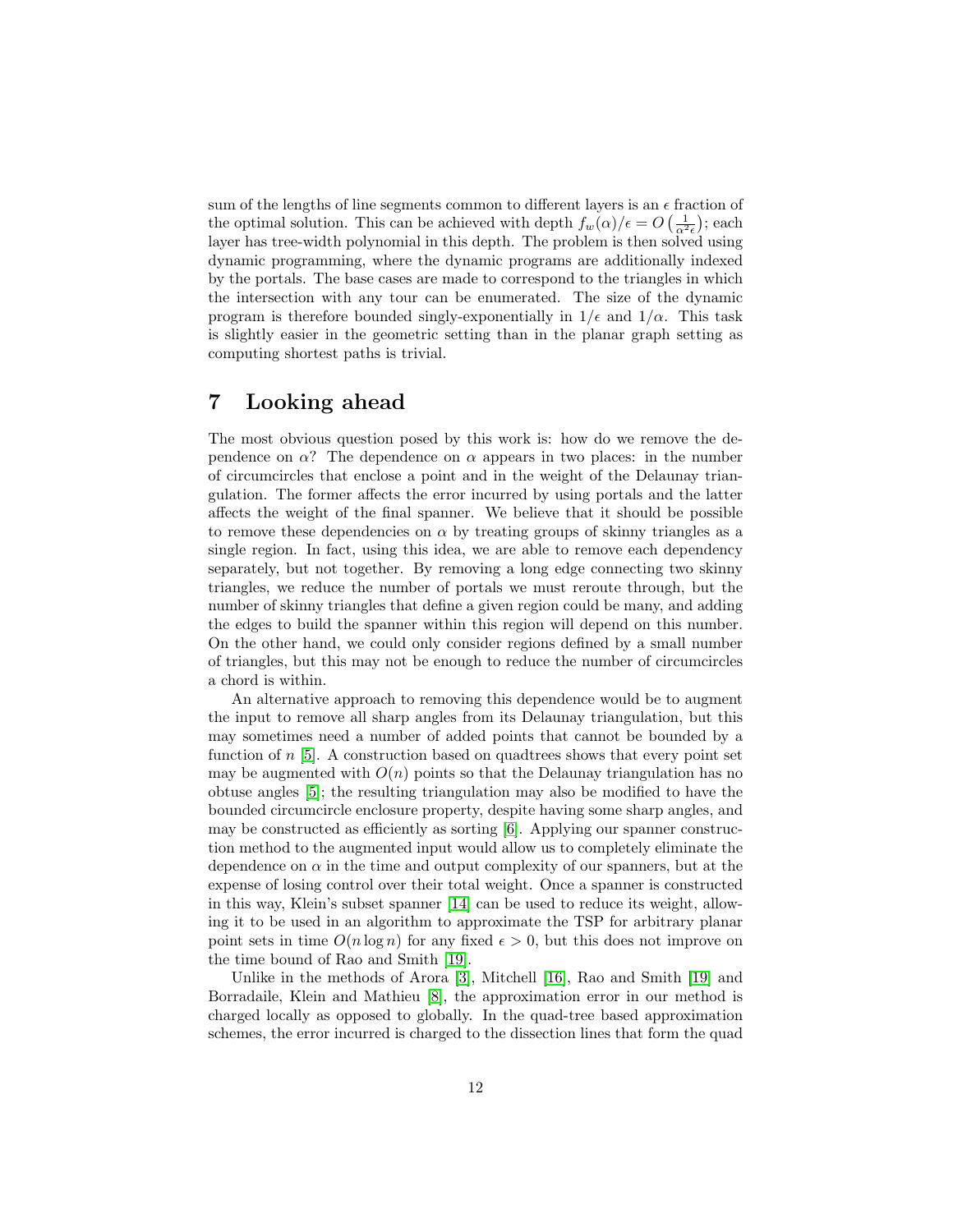tree. In the planar approximation-scheme framework for Steiner tree, the error incurred is charged to an  $O(MST)$ -weight subgraph called the mortar graph which acts much like the quad-tree decomposition. Our charging scheme is much more similar to that used by Klein for the subset tour problem in planar graphs [\[14\]](#page-13-5). However, in applying the planar approximation-scheme frameworks of either Klein or Borradaile, Klein and Mathieu, some error is incurred in partitioning the graph into pieces of bounded treewidth. This error is proportional to the graph that is partitioned, which in our case is either the spanner (for Klein's scheme) or the triangulations (for Borradaile et. al's scheme). This error is indirectly related to OPT by way of the  $O(MST)$  weight of the spanner and triangulation. By current techniques, this source of error does not seem avoidable.

Finally, our spanner construction more closely ties Euclidean and planar distance metrics together. By unifying the approximation schemes in these two related metrics, it may be possible to generalize these methods to other twodimensional metrics.

# References

- <span id="page-12-2"></span>[1] I. Althöfer, G. Das, D. Dobkin, D. Joseph, and J. Soares. On sparse spanners of weighted graphs. Discrete Comput. Geom. 9(1):81–100, 1993, [doi:10.1007/BF02189308,](http://dx.doi.org/10.1007/BF02189308) [\(93h:05161\)]((93h:05161)).
- <span id="page-12-1"></span>[2] S. Arikati, D. Z. Chen, L. Chew, G. Das, M. Smid, and C. Zaroliagis. Planar spanners and approximate shortest path queries among obstacles in the plane. Proc. 4th Eur. Symp. Alg., pp. 514–528, LNCS 1136, 1996.
- <span id="page-12-3"></span>[3] S. Arora. Polynomial time approximation schemes for Euclidean traveling salesman and other geometric problems. J. ACM 45(5):753–782, September 1998, [doi:10.1145/290179.290180.](http://dx.doi.org/10.1145/290179.290180)
- <span id="page-12-0"></span>[4] S. Arya, G. Das, D. M. Mount, J. S. Salowe, and M. Smid. Euclidean spanners: short, thin, and lanky. Proc. 27th ACM Symp. Theory of Computing, pp. 489–498, 1995, [doi:10.1145/225058.225191.](http://dx.doi.org/10.1145/225058.225191)
- <span id="page-12-5"></span>[5] M. Bern, D. Eppstein, and J. Gilbert. Provably good mesh generation. J. Comput. Sys. Sci. 48(3):384–409, 1994, [doi:10.1016/S0022-0000\(05\)80059-5.](http://dx.doi.org/10.1016/S0022-0000(05)80059-5)
- <span id="page-12-6"></span>[6] M. Bern, D. Eppstein, and S.-H. Teng. Parallel construction of quadtrees and quality triangulations. Int. J. Computational Geometry  $\mathcal{C}$ Applications 9(6):517–532, 1999, [doi:10.1142/S0218195999000303.](http://dx.doi.org/10.1142/S0218195999000303)
- <span id="page-12-4"></span>[7] G. Borradaile, E. Demaine, and S. Tazari. Polynomial-time approximation schemes for subset-connectivity problems in bounded-genus graphs. Algorithmica, to appear, [arXiv:0902.1043.](http://arxiv.org/abs/0902.1043)